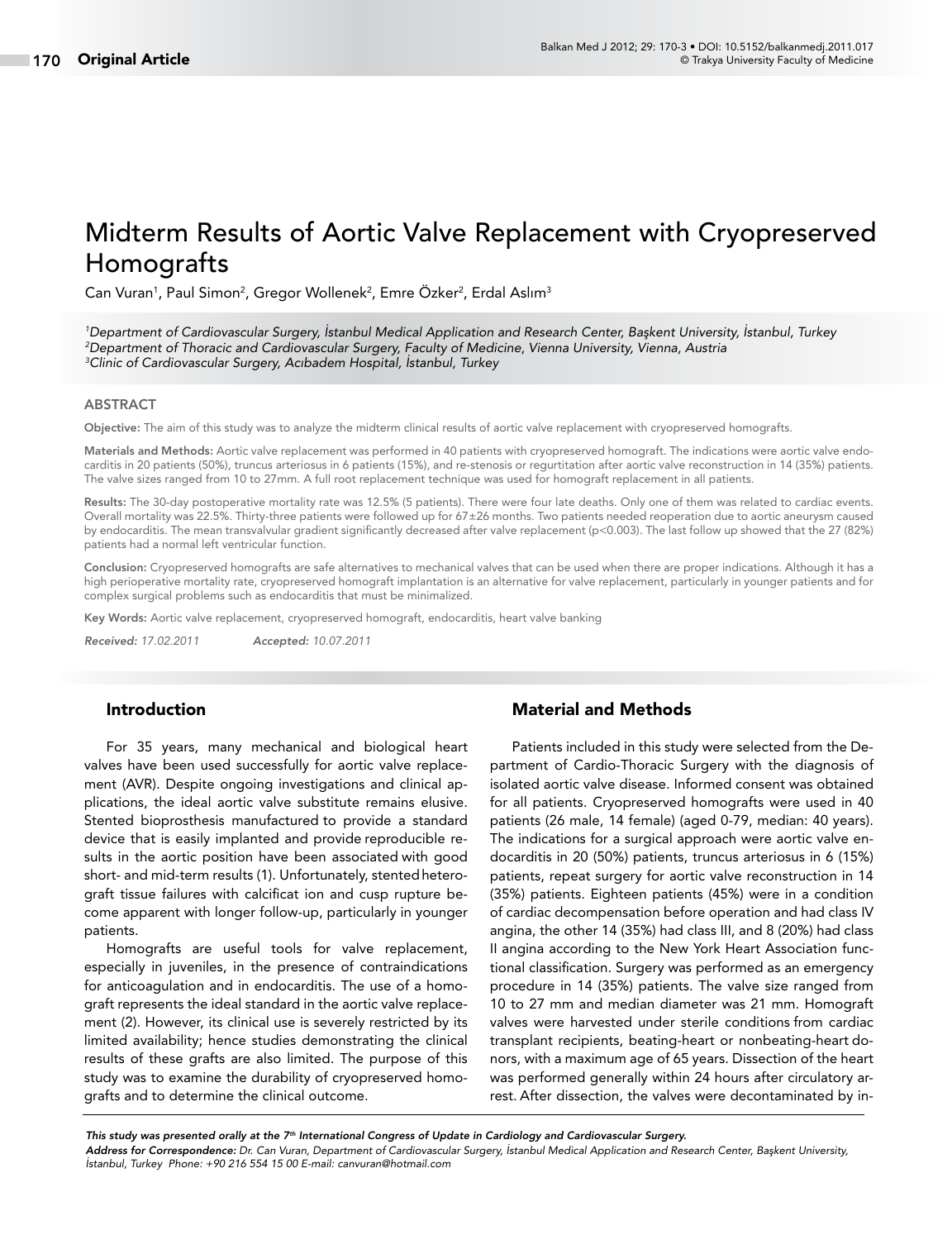cubationin a medium with an antibiotic mixture for 24 hours at 4°C. Thereafter, valves were cryopreserved in a medium containing 10% dimethylsulfoxide (DMSO) frozen at a controlled rate of -1°C/min up to -100°C and stored on the vapour of liquid nitrogen (-150° to -196°C). All tissues were cryopreserved within 48 hours after circulatory arrest of the donors. All donors were seronegative for human immunodeficiency virus, hepatitisB surface and core antigen, cytomegalovirus or treponema pallidum. For implantation, ABO compatibility or HLA type matching was not required.

All operations were performed through a median sternotomy under moderate hypothermic cardiopulmonary bypass. Myocardial protection was achieved via injection of antegrade cold blood cardioplegia into the aortic root or into the coronary ostia, and in retrograde fashion through the coronary sinus. Root replacement technique (RRT) was used for homograft replacement in all patients. The hospital records, operative and follow-up notes were reviewed in this report.

A low dose of acetylsalicylic acid (5mg/kg/day) treatment as antithrombotic therapy was administered to all patients for 3 months postoperatively. All patients were followed up with serial echocardiographic measurements performed at discharge, at 6 months, at 1 year and annually thereafter. Graft failure was defined as the need for explantation and valve related death. The aortic insufficiency (AI) with grade 1 was considered of mild severity. Mean gradient across the aortic valve was used to define the severity of aortic stenosis (AS) (mild, <25mm Hg; moderate, 25-50 mm Hg; severe, >50mm Hg). Valve related dysfunction was defined as an insufficiency of grade 3-4 and a transvalvular gradient of 45 mmHg or greater.

#### Statistical analysis

All data analyses were performed with SPSS.13 for windows statistical package. Continuous variables were expressed as median and range, means and standard deviations. Categorical data were given as percentages. Paired and unpaired Student's *t* tests were used as appropriate to analyse continuous data, and the  $\chi^2$  and Fisher's exact tests were used to analyse discrete data. In all cases p values less than 0.05 were considered to be significant.

#### Results

Root technique was used for AVR in all patients. The mean cardiopulmonary bypass time was 96±31.6 minutes and cross clamp time was 82±53 minutes. Mean intensive care unit stay and mean total post operative stay durations were 3.8 and 12.1 days, respectively. The 30-day-operative mortality rate was 12.5% (5 patients). None of these events were valve related and 4 of them were emergency procedures. 31 patients were examined by Doppler echocardiography before discharge. Tables 1, 2 demonstrate the mean gradients and the grade of valve insufficiency grades with respect to valve sizes.

There were 4 (10%) late deaths. Only 1 (2.5%) of these was cardiac related. Overall mortality rate was 22.5% (9 patients). 33 (82.5%) patients were followed-up for 67±26 months (median: 18 months). 2 (5%) patients needed reoperation for endocarditis and newly developed aortic aneurysm. The mean

transvalvular gradient decreased significantly after valve replacement (p<0.003). The last follow up showed that 27 (82%) patients had normal left ventricular function. Tables 1-4 demonstrate the mean gradients, the grade of valve insufficiency and left ventricle end-diastolic diameters according to valve sizes.

# **Discussion**

Although it has been a half century since Hufnagel implanted the first mechanical prosthesis; valve surgery continues to have challenges for cardiac surgeons. Ideal aortic valve prosthesis has not yet been found. Theoretically, such a substitute should provide hemodynamic comparable to the natural human aortic valve, have the ability to remodel, be resistant to infection, must not propagate thromboemboli, be free from the hazards of anticoagulation and must be feasible.

According to the internationally approved literature, mechanical prostheses with diameters smaller than 21 mm are not preferred due to the risk of providing suboptimal hemodynamic (3). Moreover, hemolysis and thromboembolic events can occur due to mechanical prosthesis applications. Thromboembolic events seen in mechanical valve replacements are the second leading cause of mortality after cardiac insufficiency (4). Along with these, complications due to use of anticoagulant agents and postoperative endocarditis are encountered more often in these patients (1, 5). In our series, we implanted

Table 1. Early postoperative echocardiography results for aortic insufficiency with respect to the homograft size

| n=31    | n=3 | 10-18 mm $-19-21$ mm $-22-23$ mm $-23$ mm<br>n=13 | n=12 | $n=3$ |
|---------|-----|---------------------------------------------------|------|-------|
| Grade 0 |     |                                                   |      |       |
| Grade 1 |     | 12.                                               | 11   |       |

Table 2. Early postoperative echocardiography results for mean gradients

| Mean Gradient | $11.3 \pm 4.6$ |
|---------------|----------------|
| Peak Gradient | $18.6 \pm 7.6$ |

Table 3. Last follow-up echocardiography results for aortic insufficiency with respect to valve size

| $n = 33$ | $n = 3$ | 10-18 mm $19-21$ mm $22-23$ mm $>23$ mm<br>n=13 | $n = 13$ | $n=4$ |
|----------|---------|-------------------------------------------------|----------|-------|
| Grade 0  |         |                                                 |          |       |
| Grade 1  | ર       | 12                                              | 12       | 2     |
| Grade 2  |         |                                                 |          |       |

Table 4. Last follow-up echocardiography results for mean gradients

| Mean Gradient   | $8.3 \pm 3.8$  |
|-----------------|----------------|
| l Peak Gradient | $14.1 \pm 7.4$ |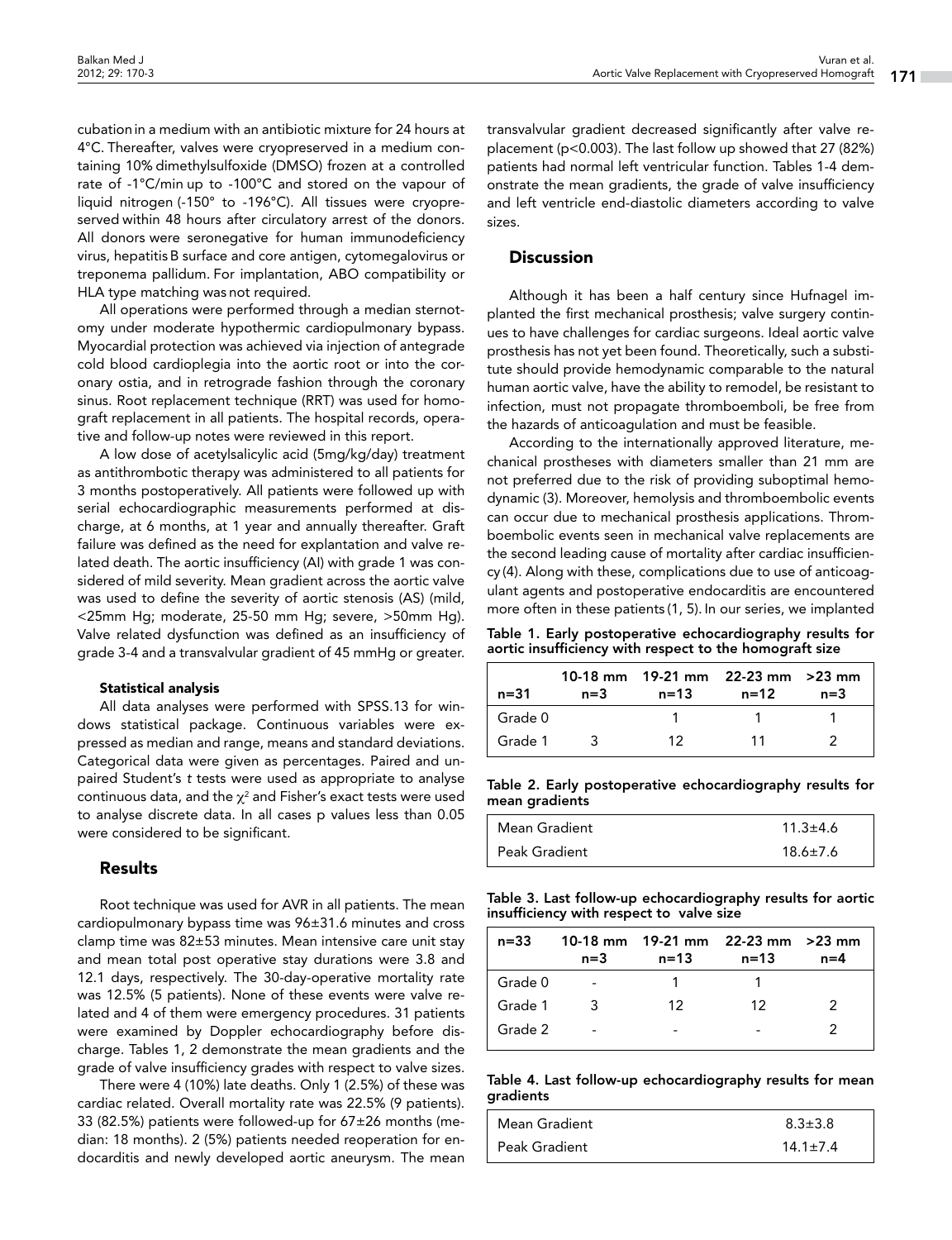cryopreserved homografts with diameters smaller than 21 mm in twelve patients. During our follow up, we did observed no major hemodynamic deterioration or structural valve deterioration. Only two patients among the survivors had grade II AI. This could be related to the quality of the harvested donor valve. Since these two valves had diameters greater than 23 mm, we may assume that they might have been harvested from enlarged hearts and had the possibility of being insufficient initially.

The first surgical conduit option in the treatment of endocarditis is a homograft (6-13). One of the main advantages of a homograft is its durability in the setting of native or prosthetic valve endocarditis. Homograft heart valves can be used after several conservation techniques (14, 15). Cryopreservation technique has improved the durability as compared to other techniques such as irradiation, fresh or freeze storage in antibiotic solution, and immediate transplantation (16). In our study, we used cryopreseved homografts and prosthesis endocarditis was the indication for homograft use in 20 (50%) patients. Three (7.5%) patients with endocarditis died due to septicemia in the early postoperative period. One (2.5%) patient had infective endocarditis at the postoperative 15<sup>th</sup> month and had to be reoperated. Riberi and colleagues and Niwaya and colleagues have reported excellent results with the use of homografts in these patients, with no recurrent infection(17, 18). The risk of reinfection after homograft implantation is low (19). We determined 2.5% reoperation rate for infective endocarditis. However, no clear evidence exists that the homograft is more resistant to reinfection than other valve types, and the most important issue in the surgical treatment of patients with severe endocarditis is radical resection of all infected tissues, rather than the type of valve implanted (20).

The potential limiting factor for routine use of homografts is the limited donor supply, establishing valve banks, and mastering the techniques of homografts. In our study, 28 cryopreserved homografts (70%) were supplied from our own homograft bank. Many centers do not have experience with these grafts and hence technical mistakes are often made in the hands of inexperienced surgeons during operations. However, once the valve banks are established and the technical skills are improved, the procedure is highly favorable and cost effective (21).

There is debate about the best technique for homograft aortic valve replacement(22, 23). This root replacement technique (RRT) decreases the risks of geometrical distortion due to technical error since the homograft is implanted as a functional unit. The sub coronary technique (ST) carries the advantage of an easier reoperation in the event of structural deterioration as compared to the RRT (24). However, the technique is difficult, has a learning curve, and the technique itself has a higher incidence of early reoperation risks if the exact geometry is not maintained. Willems and colleagues showed that the learning curve associated with ST is a major reason for early reoperation (24). RRT is easier to perform but reoperations after this technique are difficult. Most authors advocate use of RRT (25, 26).

RRT, which was applied in our all procedures, was preferred for its low postoperative valve insufficiency rate. The re-

sults for aortic valve insufficiency derived from similar studies are in agreement with our study. Another point which is conspicuous is the discrepancy between the postoperative gradients. Although the sizes of the implanted valves are the same, the mean gradients in our study are higher when compared with other clinics. This can be due to the chosen implantation technique or the duration of endocarditis infection and related fibrosis. RRT can be associated with increased gradients across the homograft and distortion of coronary anastomosis because of a blood filling space between the homograft and the native aortic wall (27).

Despite the improvements in medicine, treatment of valve diseases is still considered as a problem. There has been a significant increase in the number of aortic valve diseases due to multifactorial causes. Investigators are trying to increase the life span and life quality by the treatment of these diseases. Because of the hemodynamic disadvantages and need for anticoagulation, there have been many investigations to replace the widely used mechanical prosthesis. Usage of the biological prosthesis used to be limited because of the resistance problems, but it has become popular recently. Our experiences showed that the difficulties of providing the homografts can be overcome by informing and encouraging the public about organ donation and increasing the number of tissue banks country wide.

Homografts are ideal biological grafts, especially for surgical treatments of endocarditis and young patients because of the physiological characteristics and superior hemodynamics. As seen in the literature, despite high perioperative mortality rates, aortic homograft applications are safe and reliable alternatives for surgical procedures with favorable short and midterm results. As a surgical technique, root implantation is superior when compared with the aforementioned techniques.

#### Conflict of Interest

No conflict of interest was declared by the authors.

# References

- 1. Bonow RO, Carabello B, De Leon AC. Guidelines for the management of patients with valvular heart disease. J Am Coll Cardiol 1998;32:1486-588. [\[CrossRef\]](http://dx.doi.org/10.1016/S0735-1097(98)00454-9)
- 2. Westaby S, Amarasena N, Long V. Time-related hemodynamic changes after aortic replacement with the Freestyle stentless xenogaft. Ann Thorac Surg 1995;60:1633-9. [\[CrossRef\]](http://dx.doi.org/10.1016/0003-4975(95)00639-7)
- 3. Hopkins RA. Cardiac Reconstructions with allograft valves. Springer-Werlag New York Inc 1989. [\[CrossRef\]](http://dx.doi.org/10.1007/978-1-4612-3568-2)
- 4. Dale J, Leveng O, Enge I. Long term results after aortic valve replacement with four different prostheses. Am Heart J 1980;99:155-62. [\[CrossRef\]](http://dx.doi.org/10.1016/0002-8703(80)90760-7)
- 5. Horstkotte D, Korfer R, Seipel L. Late complications in patients with Bjork-Shiley and St. Jude medical heart valve replacement. Circulation 1983;68:175-84.
- 6. Haykock D, Barrat-Boyes B, Macedo T. Aortic valve replacement for active infectious endocarditis in 108 patients. A comparison of freehand allograft valves with mechanical prostheses and bioprostheses. J Thor Cardiovasc Surg 1992;103:130-9.
- 7. Tuna IC, Orszulak TA, Schaff HV. Results of homograft aortic valve replacement for active endocarditis. Ann Thorac Surg 1990;49:619-24. [\[CrossRef\]](http://dx.doi.org/10.1016/0003-4975(90)90311-S)